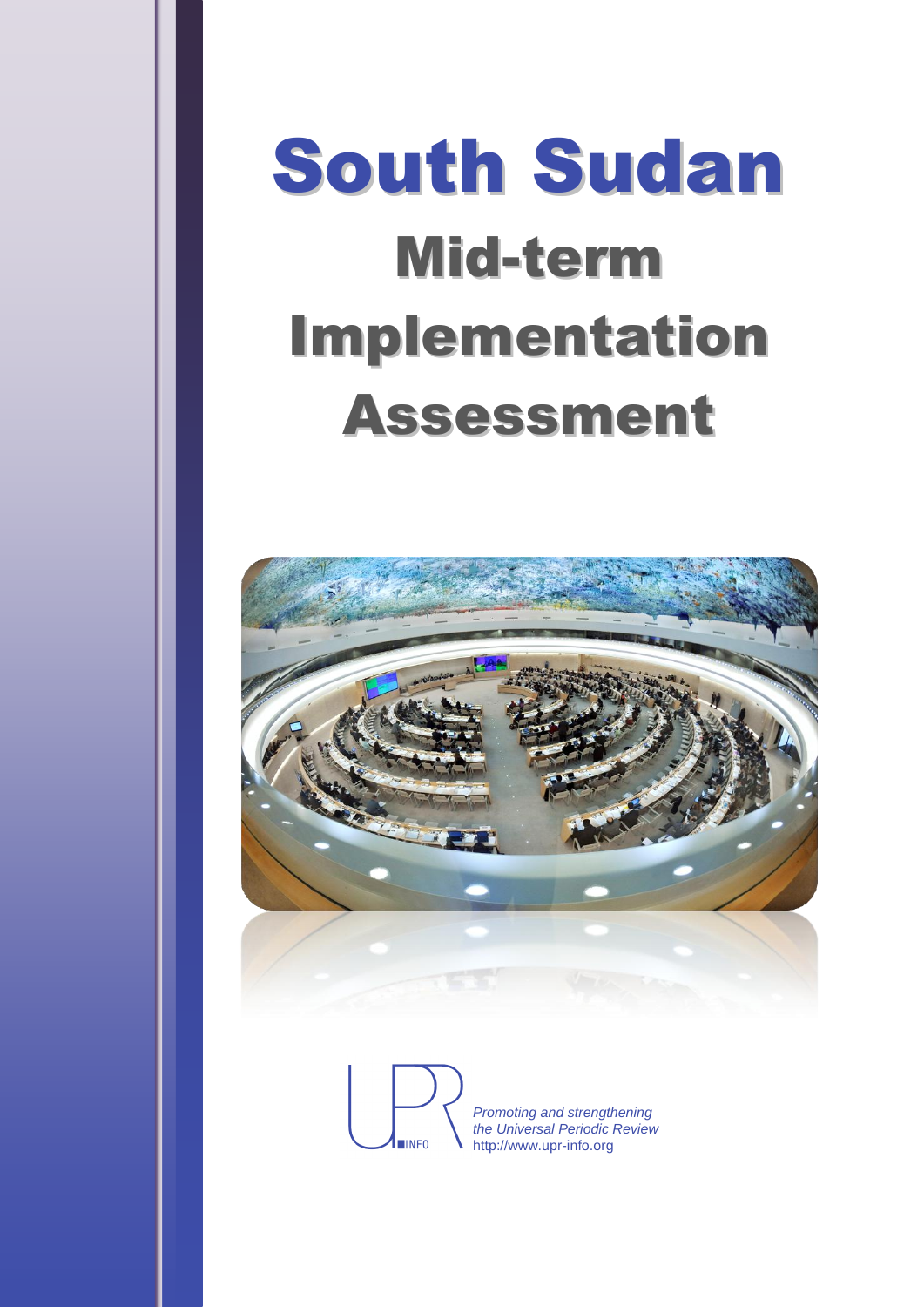

## **Introduction**

### **1. Purpose of the follow-up programme**

*The second and subsequent cycles of the review should focus on, inter alia, the implementation of the accepted recommendations and the development of the human rights situation in the State under review.*

A/HRC/RES/16/21, 12 April 2011 (Annex I C § 6)

The Universal Periodic Review (UPR) process takes place every four and one half years; however, some recommendations can be implemented immediately. In order to reduce this interval, we have created a follow-up process to evaluate the human rights situation two years after the examination at the UPR.

Broadly speaking, *UPR Info* seeks to ensure the respect of commitments made in the UPR, but also, more specifically, to give stakeholders the opportunity to share their opinion on the commitments. To this end, about two years after the review, *UPR Info* invites States, NGOs, and National Institutions for Human Rights (NHRI) to share their comments on the implementation (or lack thereof) of recommendations adopted at the Human Rights Council (HRC) plenary session.

For this purpose, *UPR Info* publishes a Mid-term Implementation Assessment (MIA) including responses from each stakeholder. The MIA is meant to show how all stakeholders are disposed to follow through on and to implement their commitments. States should implement the recommendations that they have accepted and civil society should monitor that implementation.

While the follow-up's importance has been highlighted by the HRC, no precise directives regarding the follow-up procedure have been set until now. Therefore, *UPR Info* is willing to share good practices as soon as possible and to strengthen the collaboration pattern between States and stakeholders. Unless the UPR's follow-up is seriously considered, the UPR mechanism as a whole could be adversely affected.

The methodology used by UPR Info to collect data and to calculate the index is described at the end of this document.

Geneva, 13 August 2014



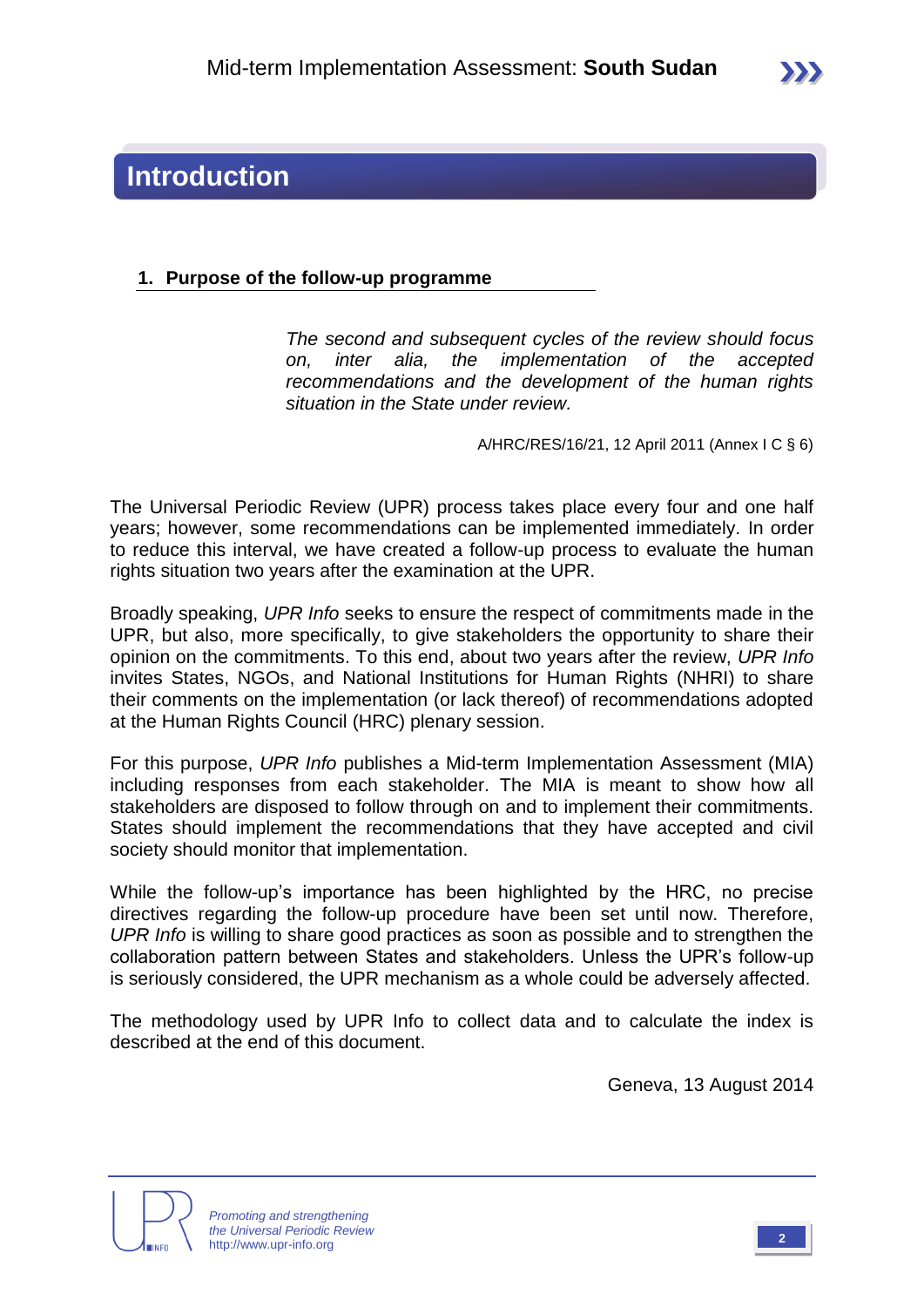

## **Follow-up Outcomes**

#### **1. Sources and results**

All data are available at the following address:

[http://followup.upr-info.org/index/country/south\\_sudan](http://followup.upr-info.org/index/country/south_sudan)

We invite the reader to consult this webpage since all recommendations, all stakeholders' reports, as well as the unedited comments can be found at the same internet address.

Please note that South Sudan became independent on 9 July 2011. South Sudan received the recommendations referenced below during the review of Sudan on 10 May 2011; as a result, recommendations made to South Sudan are included in Sudan's *Report of the Working Group A/HRC/18/16*.

25 stakeholders' reports (on Sudan and South Sudan) were submitted for the UPR. 7 NGOs working on South Sudan were contacted. 6 UN agencies were contacted. The Permanent Mission to the UN was contacted. The National Human Rights Institution (NHRI) was contacted as well.

1 NGO responded to our enquiry. 1 UN agency responded. The State under Review did not respond to our enquiry. The NHRI did not respond to our enquiry either.

The following stakeholders took part in the report:

- 1. **UN Agency**: United Nations Children's Fund (UNICEF)
- 2. **NGOs**: Anonymous

*IRI*: 9 recommendations are not implemented, 3 recommendations are partially implemented, and 0 recommendations are fully implemented. No answer was received for 17 out of 33 recommendations and voluntary pledges (full list of unanswered recommendations is available at the end of this document).



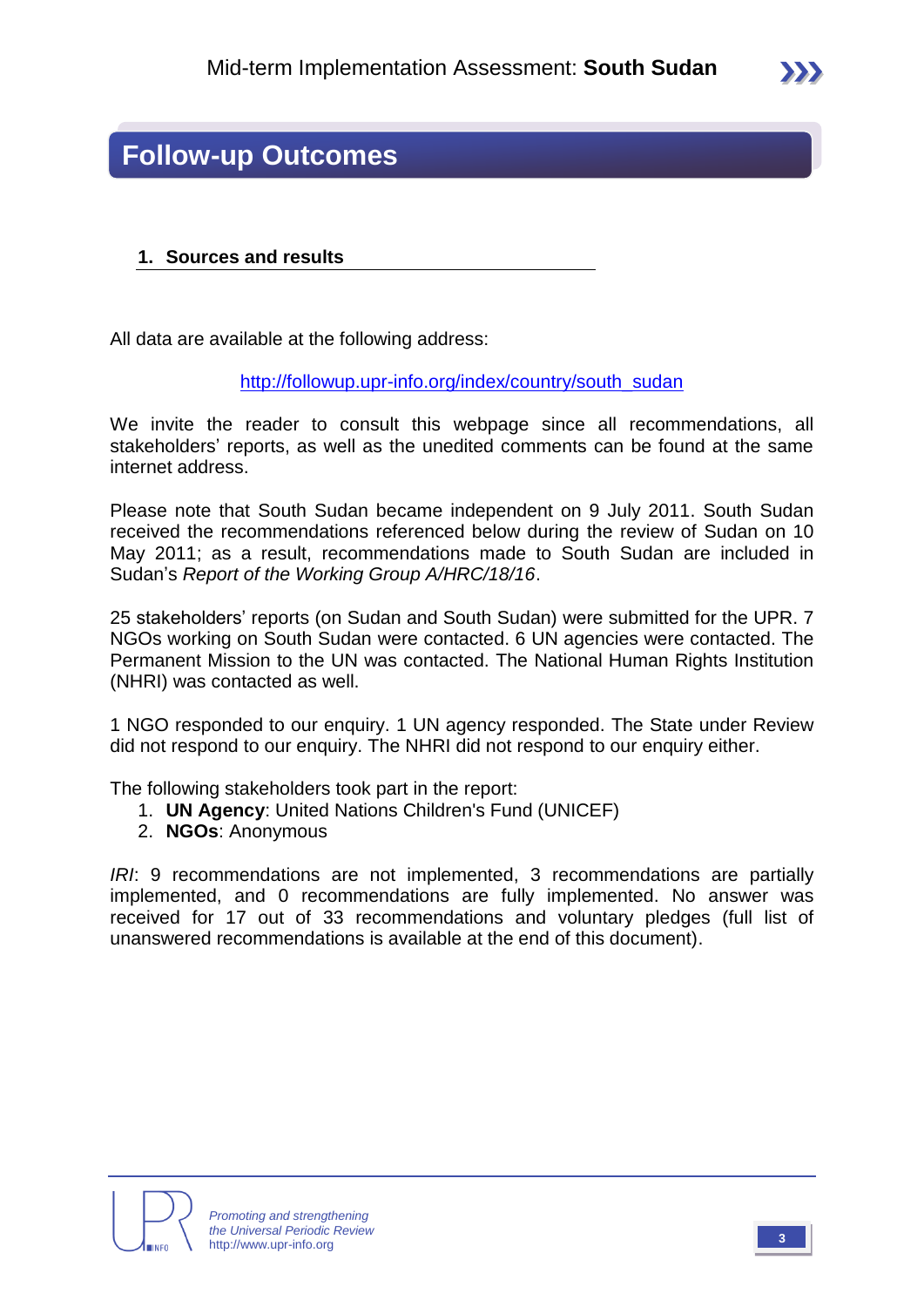## **2. Index**

Hereby the issues that the MIA covers:

| rec.<br>$n^{\circ}$ | <b>Rec. State</b> | <b>Issue</b>                                                                                                                                                     | <b>IRI</b>      | page   |
|---------------------|-------------------|------------------------------------------------------------------------------------------------------------------------------------------------------------------|-----------------|--------|
| 9                   | Austria           | Civil society, Freedom of association and peaceful<br>assembly, Freedom of opinion and expression, Freedom of<br>religion and belief, Minorities, Women's rights | not impl.       | page 5 |
| 16                  | Austria           | International instruments, Women's rights                                                                                                                        | not impl.       | page 7 |
| 19                  | Austria           | Racial discrimination                                                                                                                                            | not impl.       | page 6 |
| 1                   | Djibouti          | Other                                                                                                                                                            |                 | page 8 |
| 31                  | Djibouti          | Development                                                                                                                                                      |                 | page 6 |
| 2                   | Ethiopia          | Elections                                                                                                                                                        | not impl.       | page 5 |
| 21                  | France            | Detention conditions, Enforced<br>disappearances, International instruments, Torture and<br>other CID treatment                                                  | not impl.       | page 7 |
| 32                  | France            | International instruments, Rights of the Child                                                                                                                   | not impl.       | page 7 |
| 15                  | India             | <b>NHRI</b>                                                                                                                                                      | partially impl. | page 9 |
| 10                  | Norway            | Other                                                                                                                                                            |                 | page 8 |
| 23                  | Norway            | Human rights education and training                                                                                                                              | not impl.       | page 6 |
| 24                  | Norway            | Detention conditions, Freedom of the press, Human rights<br>defenders                                                                                            | not impl.       | page 8 |
| 6                   | Somalia           | Other                                                                                                                                                            |                 | page 9 |
| 3                   | Syria             | Other                                                                                                                                                            | partially impl. | page 8 |
| 8                   | United Kingdom    | <b>NHRI</b>                                                                                                                                                      | partially impl. | page 9 |
| 22                  | United Kingdom    | Freedom of association and peaceful assembly, Freedom<br>of opinion and expression, Freedom of the press, Human<br>rights defenders                              | not impl.       | page 5 |





 $\sum$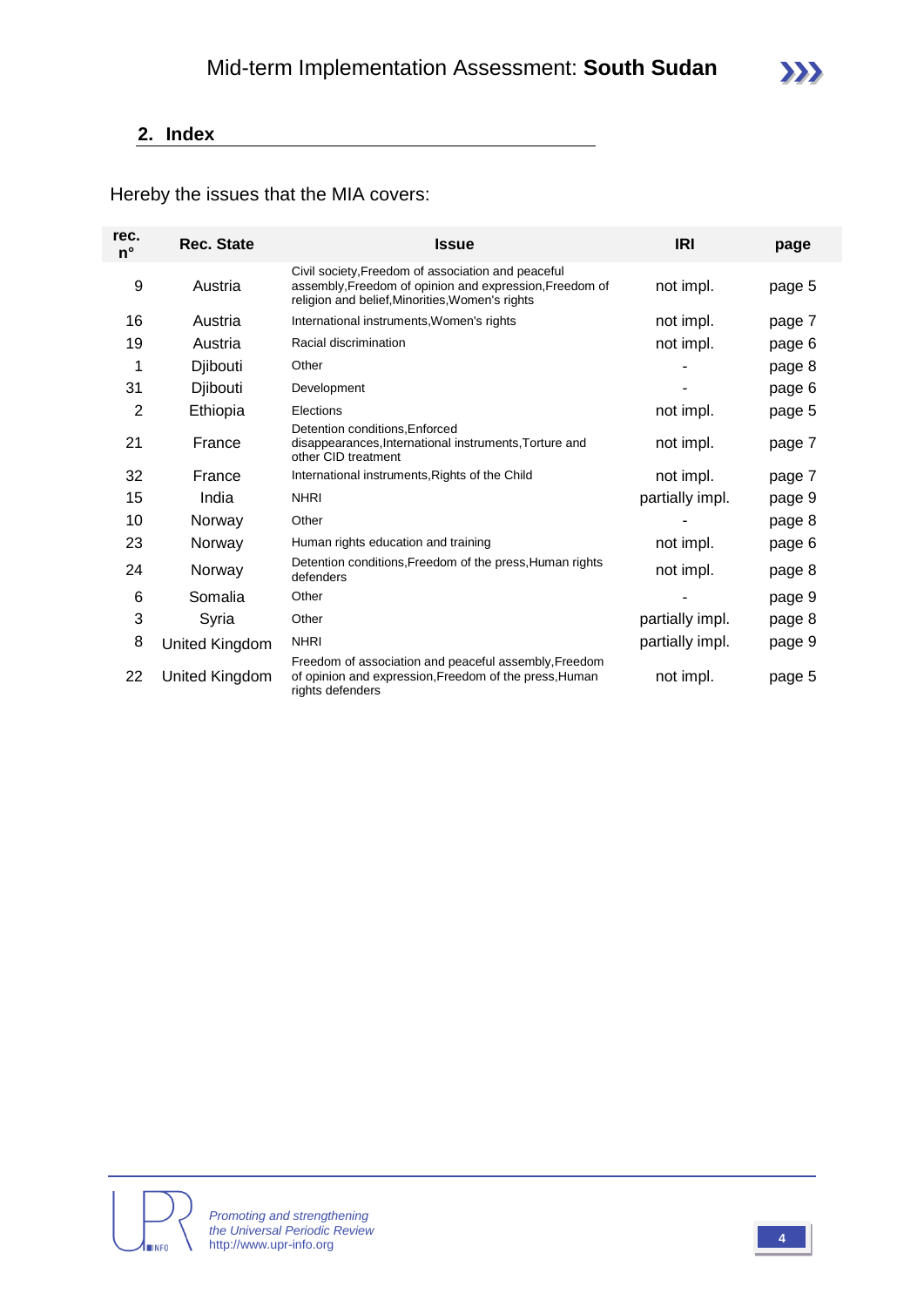## **3. Feedback on recommendations**

# **CP Rights**

Recommendation nº2: *Continue to work with regional and international partners to ensure amicable solutions to remaining post-referendum issues* (Recommended by *Ethiopia*)

IRI: *not implemented*

Anonymous response:

Civil Societies, Minorities group and women are not involved in constitution process in South Sudan, and the freedom of speech is restricted. E.g. the transitional constitution of South Sudan was adopted by SPLM the dominant in parliamentarian, but Civil Societies and minorities group were not consulted.

Recommendation nº9: *Draft their Constitutions in an inclusive process with the participation of civil society, women and minorities. Also, ensure that the new Constitutions include a catalogue of human rights, in particular the freedom of speech and assembly, and take the multiethnic and multireligious background of their population into account* (Recommended by *Austria*)

IRI: *not implemented*

United Nations Children's Fund (UNICEF) response:

Commission to review the Constitution was established in 2012 and the review process begun.

Although the Constitutional Review process was initiated in 2012, there has been no tangible progress to date. Since the conflict broke out in December 2013, the Commission has not been active; yet its term will run out in December 2014.

Recommendation nº22: *Respect the rights to freedom of expression, association and assembly by allowing human rights defenders, political dissidents and journalists to express their views freely in line with international human rights law* (Recommended by *United Kingdom*)

IRI: *not implemented*

#### Anonymous response:

South Sudan has a big problem with freedom of expression whether civil society or minority groups. On 6 of January 2013, Rabha Elis Bandas, the

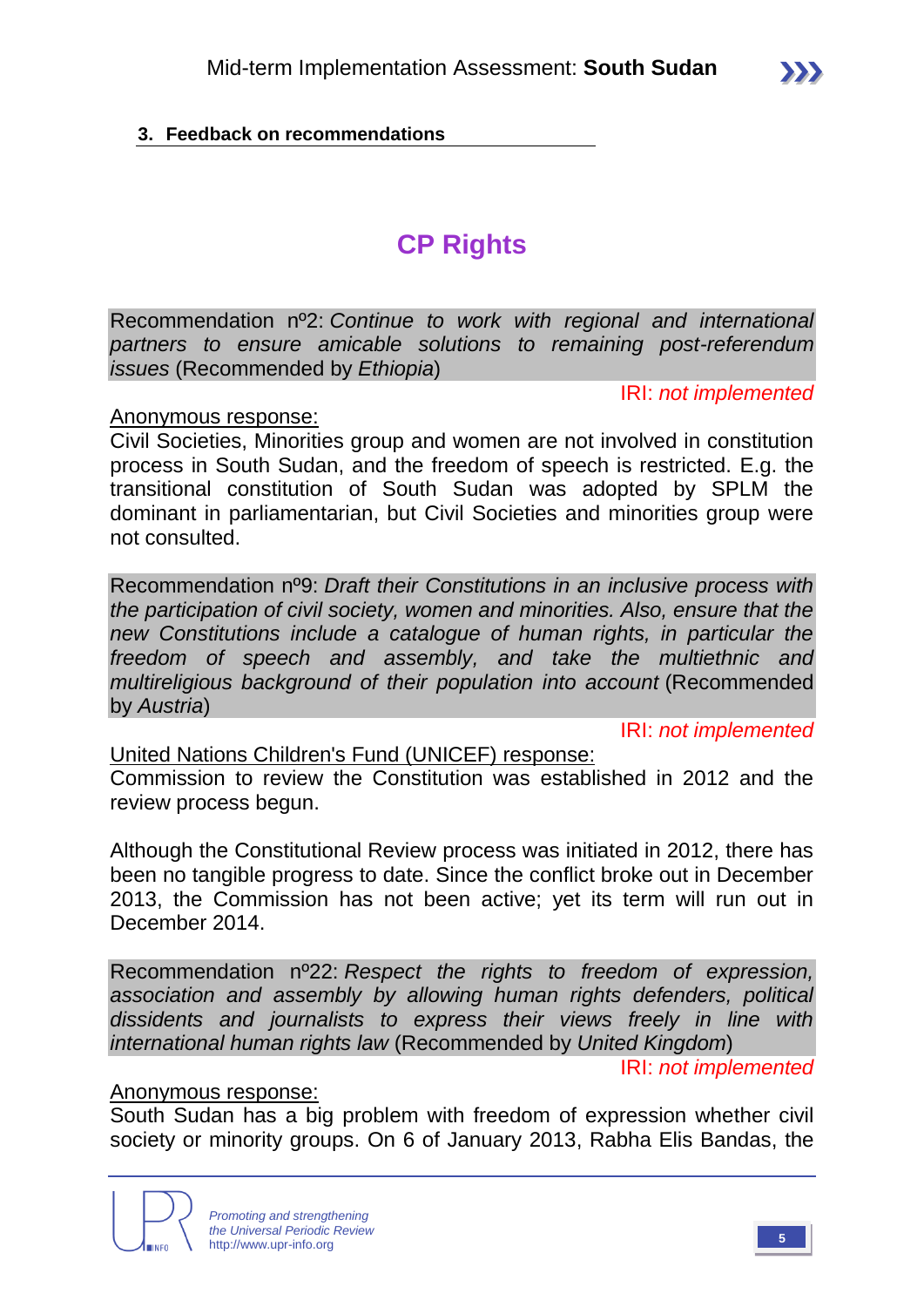human rights defender, was arrested by CID for 6 days in Western Bahr El ghazal - Wau, just because she has interviewed as a CSOs coordinator, by miraia UN radio on the incident occurred in 9 December 2012, where 9 people were killed in Wau in peaceful demonstration over transfer of Wau county to Bagari payam. More than 25 people are in the prison and 11 among them are sentenced to death, the court was not fair, the judges were intimidated, up to date no investigation or action taken by the government against the force who shot the people dead and about 27 are wounded in peaceful demonstration in Wau. Amnesty International has published comprehensive report about the incident in Wau [...].

# **ESC Rights**

Recommendation nº19: *Ensure that after independence, no one will be discriminated against because of their origin from the other State, respectively* (Recommended by *Austria*)

IRI: *not implemented*

#### Anonymous response:

Discrimination, nepotism, and tribalism and negligence are still continuing in South Sudan; e.g. the country is leading by one ethnic group.

Recommendation nº23: *Strengthen awareness of and respect for human rights within the armed forces, police and judiciary* (Recommended by *Norway*)

#### IRI: *not implemented*

## Anonymous response:

There has been continuing violation of Human Rights by organizing forces e.g. Police, CID and soldiers. Beating and looting of the properties from the civilians. Women and girls experience rape by SPLA and police, more than the period before CPA and referendum. No accountability, survivors [do not have] access to justice. Judiciary are not independent. [Those who are] non affiliated to the system are intimidated.

Recommendation nº31: *In light of exceptional circumstances, appeal to the international community for its consent to cancelling Sudan's debt, which would constitute remarkable progress towards achievement of the Millennium Development Goals, ensure conditions of an equitable economic development and have a positive impact on the enjoyment of human rights for millions of Sudanese* (Recommended by *Djibouti*)

IRI: *-*



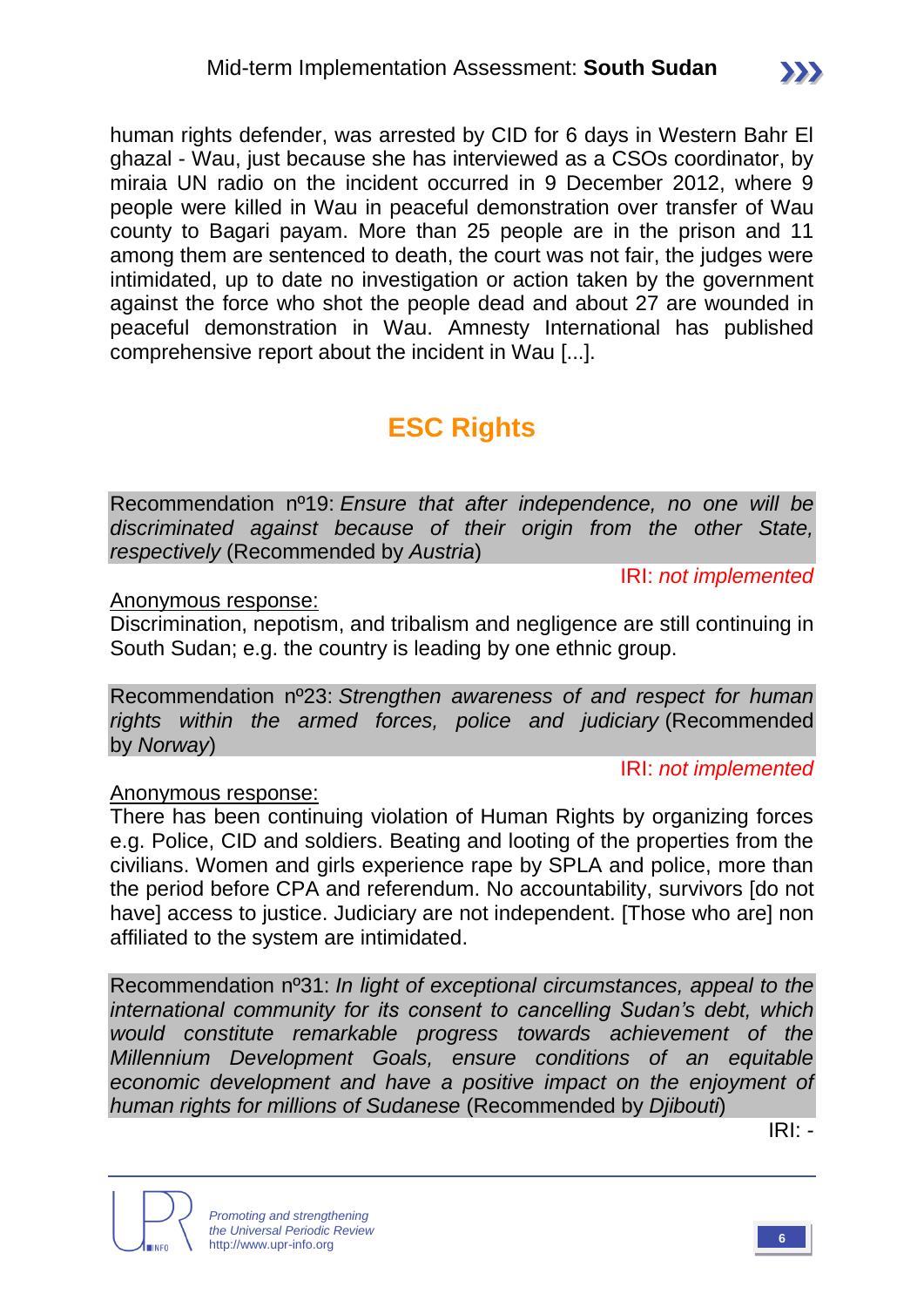

Misusing of the resources of the country; e.g. public fund is used for individual purpose; corruption is very high, no socio-economic accountability.

## **International Instruments**

Recommendation nº16: *Ratify, without limiting reservations, the Convention on the Elimination of All Forms of Discrimination against Women and its Optional Protocol* (Recommended by *Austria*)

IRI: *not implemented*

 $\sum$ 

+

Recommendation nº21: *Adhere to the Convention against Torture and its Optional Protocol and to the International Convention for the Protection of All Persons from Enforced Disappearance* (Recommended by *France*) IRI: *not implemented*

+

Recommendation nº32: *Adhere to the Convention on the Rights of the Child and its two Optional Protocols and endorse the Paris Commitments to protect children from unlawful recruitment or use by armed forces or armed groups* (Recommended by *France*)

IRI: *not implemented*

## UNICEF response:

In April 2013 the Council of Ministers passed a resolution to accede/ratify 9 Human Rights Treaties including the CRC and the

1. South Sudan passed the bill to ratify the Convention on the Rights of the Children on 20 Nov 2013.

2. Bill to ratify the Convention on the Elimination of all Forms of Discrimination against Women.

3. The Government is considering the ratification of ICCPR.

4. South Sudan has ratified the Ottawa Treaty – the Convention to Ban Mines

Advocacy continues to get the President to sign off on the bill on the ratification of the CRC so that the ratification process can be completed.

Advocacy to get the Parliament to pass the bill on the ratification of CEDAW continues.

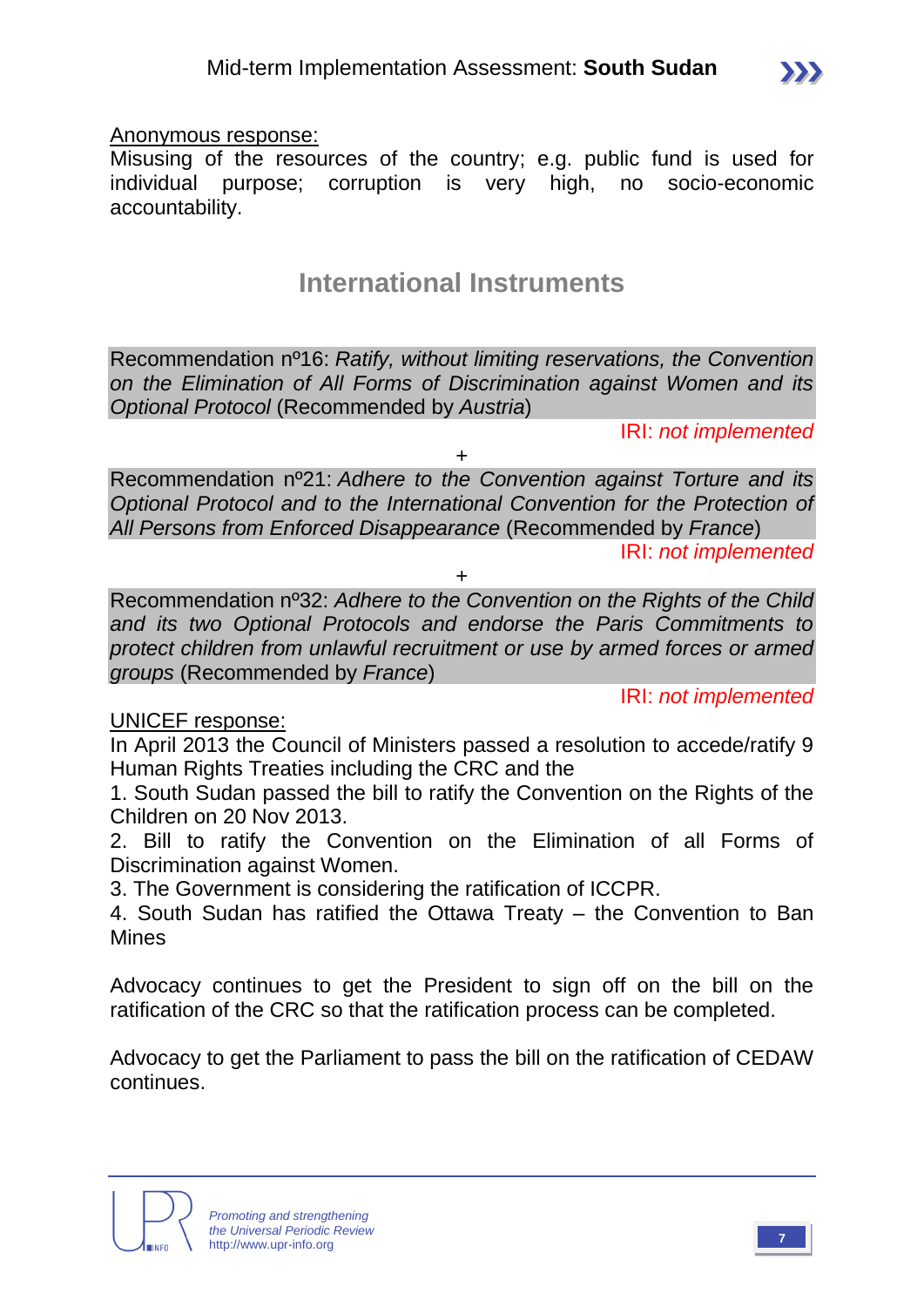# **Justice**

Recommendation nº10: *Bring all constitutional provisions and relevant laws into line with the CPA and international obligations* (Recommended by *Norway*)

IRI: *-*

## UNICEF response:

The CPA ceased the moment that South Sudan became independent.

Recommendation nº24: *Take concrete steps to ensure freedom of the media and investigate any intimidation and arbitrary detention of journalists and human rights defenders with a view to bringing such practices to an end* (Recommended by *Norway*)

IRI: *not implemented*

## Anonymous response:

Arbitrary detention, impunity, arrest without warrant are still under practice in South Sudan, e.g. during Wau incident in 2012, CID arrested and detained numbers of people in the community of Wau county, because they express their view with disagreement with governmental decision to transfer Wau to Bagari by force, which is a violation to constitution of South Sudan. Nine of them were killed, and some flee to neighboring state to secure their life and others are still in the prison. Some politician from Wau County were also arrested and detained because they respect the right of the community not transferred Wau County Head Quarter to Baggari.

## **Other**

Recommendation nº1: *Make every effort to preserve the climate of peace achieved by the Comprehensive Peace Agreement during the six years of transition* (Recommended by *Djibouti*)

IRI: *-*

## UNICEF response:

The CPA ceased the moment that South Sudan became independent.

Recommendation nº3: *Remain committed to negotiations to resolve pending areas of disagreement* (Recommended by *Syria*)

IRI: *partially implemented*



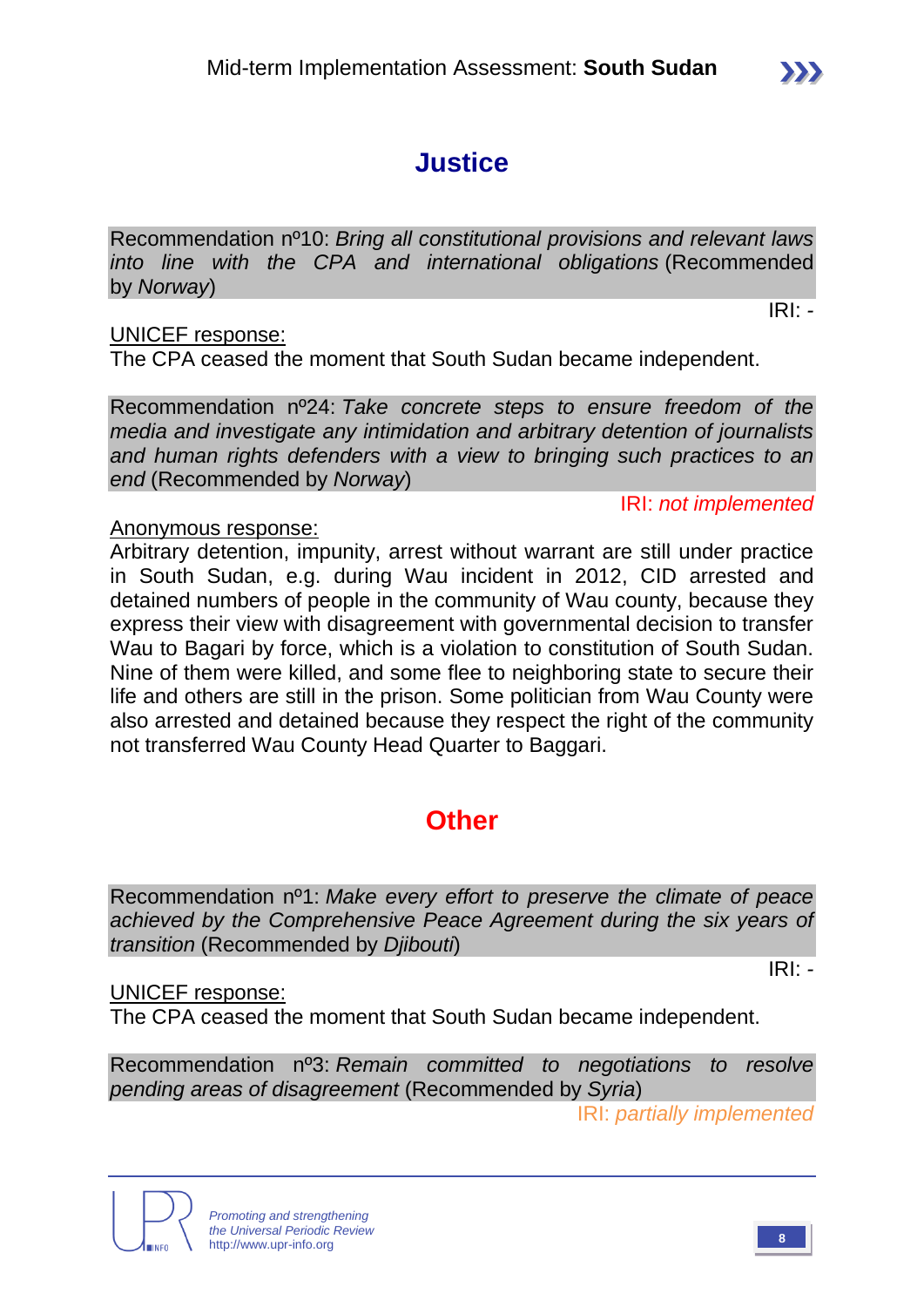IRI: *-*

Anonymous response:

The pending issues, commitment for negotiation and willingness to accept the views of others and resolved disagreement/dispute is still challenges. E.g. recent crises between SPLM leaders President of South Sudan and Former Vice President, in principle they agreed on inclusive peace process which is good, unfortunately there is no political will by the government for reform the 4 thematic areas of peace process, 1 transitional government, 2 Constitutional development, since the current constitution give more power to president, 3 permanent security 4 Justice reconciliation and healing, the president Salva Kiir insisted that there is no transitional government without him [...]

Recommendation nº6: *Continue negotiations with a view to peacefully settling the remaining stipulations of the CPA, particularly with regard to issues like border demarcation, foreign debts, oil and water sharing and citizenship, with the understanding that nobody will be stateless* (Recommended by *Somalia*)

UNICEF response:

The CPA ceased the moment that South Sudan became independent.

Recommendation nº8: *Guarantee the human rights of citizens under the new Constitutions and establish effective mechanisms to ensure these are respected, including through the establishment of a national human rights institution in line with the Paris Principles* (Recommended by *United Kingdom*)

IRI: *partially implemented*

+

Recommendation nº15: *Consider establishing national human rights institutions in compliance with the Paris Principles* (Recommended by *India*) IRI: *partially implemented*

UNICEF response:

By the time of the consideration of the Sudan report by the UPR Working Group the South Sudan Human Rights Commission had been established but it needed to be strengthened.

The Independent Child Commission is yet to be established.

The South Sudan Human Rights Commission is functional although sometimes it comes up with controversial statements and sometimes its independence is marred.

Advocacy for the establishment of the Independent Child Commission continues and there was a real chance with the current Minister of Gender,

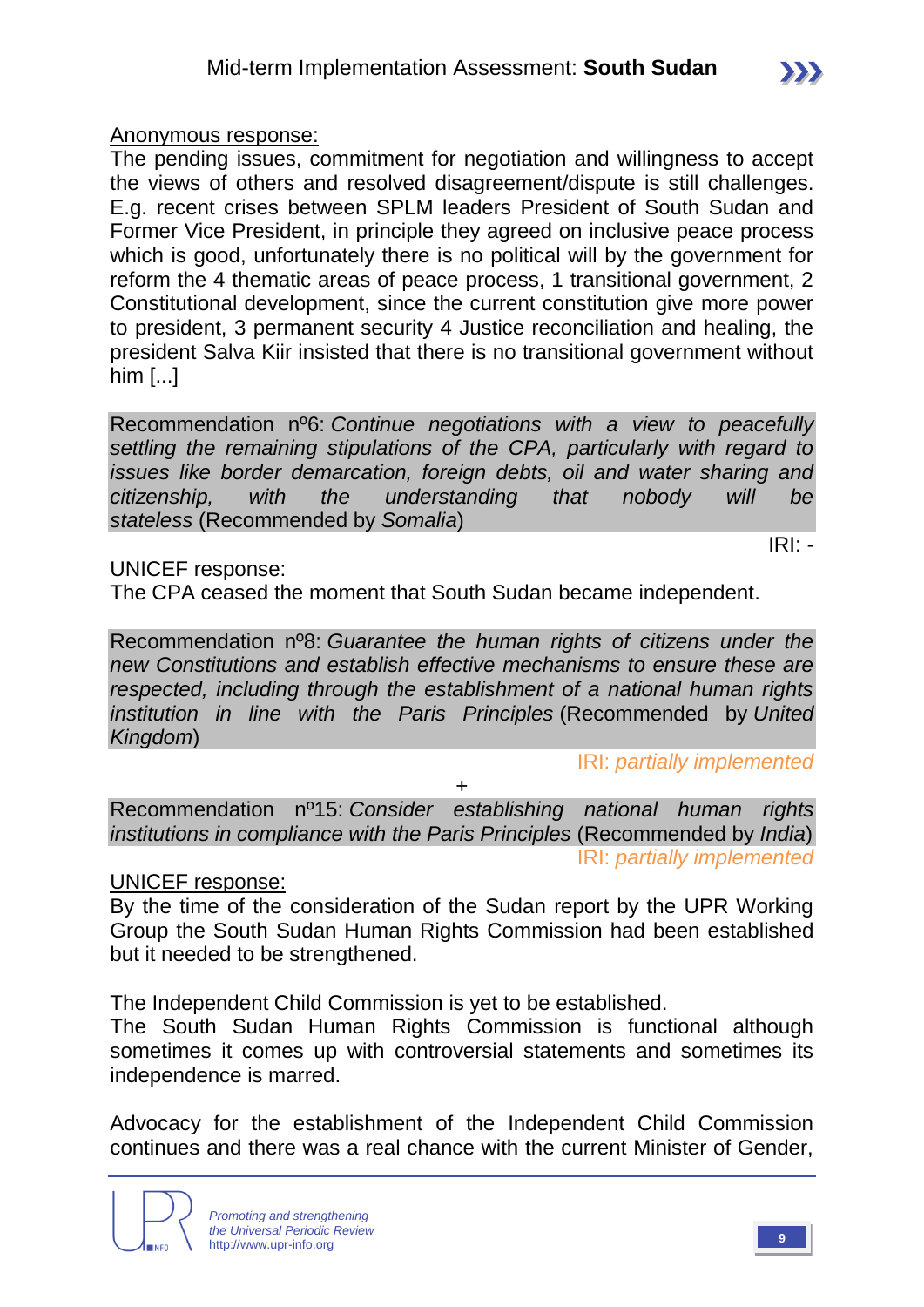

Child and Social Welfare as before the December conflict, she had put children as her number one priority.

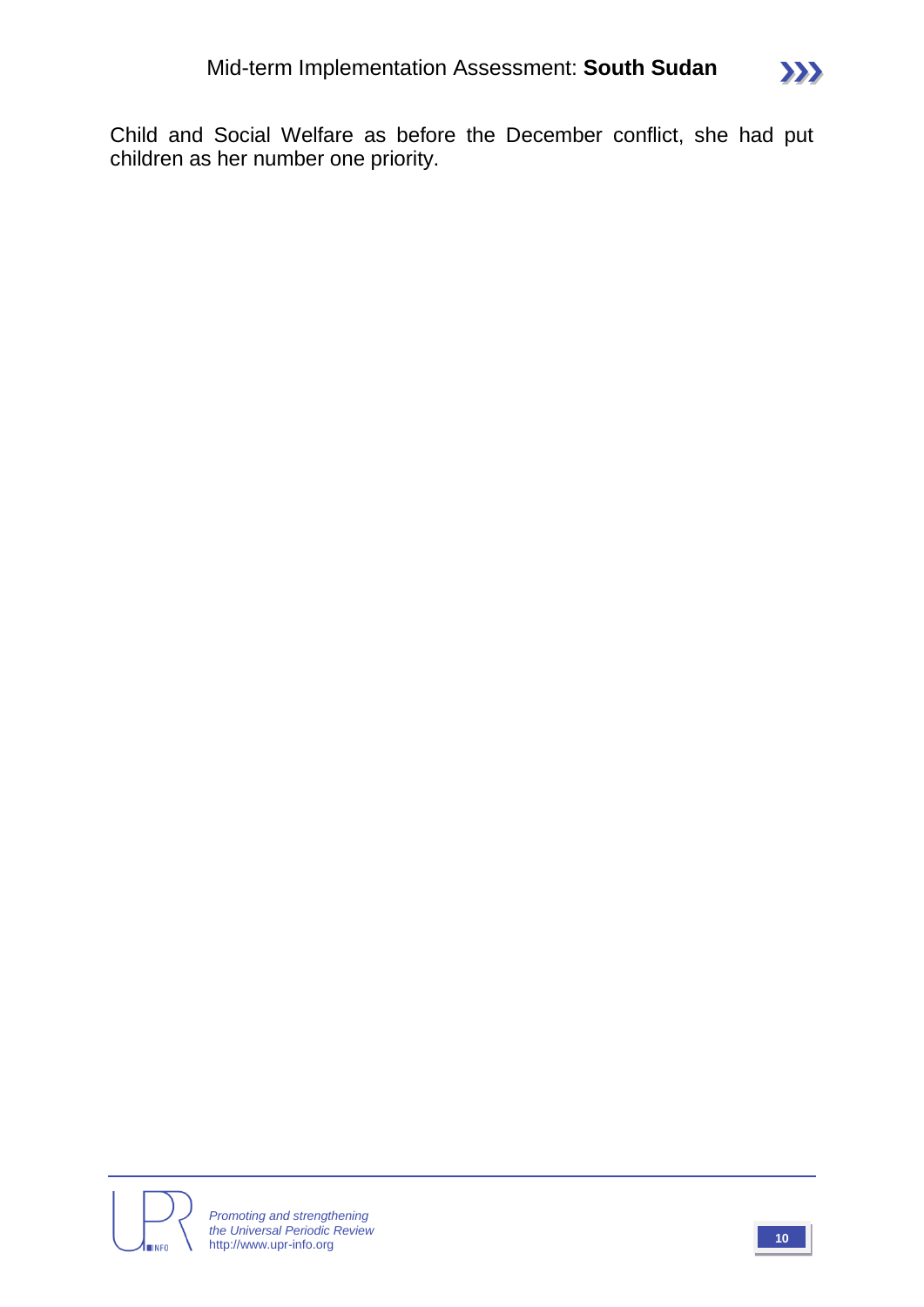## **Methodology**

A. First contact

Although the methodology has to consider the specificities of each country, we apply the same procedure for data collection about all States:

- 1. We contact the Permanent Mission to the UN either in Geneva or New York;
- 2. We contact all NGOs that took part in the process. Whenever NGOs were part of coalitions, each NGO is contacted individually;
- 3. The National Institution for Human Rights is contacted, whenever one exists.
- 4. UN Agencies, which sent information for the UPR, are also contacted.

We post our requests to the States and send e-mails to NHRIs, NGOs and UN Agencies.

The purpose of the UPR is to discuss issues and share concrete suggestions to improve human rights on the ground. Therefore, stakeholders whose objective is not to improve the human rights situation are not contacted and those stakeholders' submissions are not taken into account.

However, since the UPR is meant to be a process that aims to share best practices among States and stakeholders, we take into account positive feedbacks from the latter.

B. Processing recommendations and voluntary pledges

The stakeholders that we contact are encouraged to use an Excel sheet, which we provide, that includes all recommendations received and voluntary pledges taken by the State reviewed.

Each submission is processed, whether the stakeholder has or has not used the Excel sheet. In the latter case, the submission is split among recommendations to which we think it belongs. Since such a task is more prone to misinterpretation, we strongly encourage stakeholders to use the Excel sheet.

If the stakeholder does not clearly mention whether the recommendation was "fully implemented" or "not implemented", *UPR Info* usually considers the recommendation as "partially implemented", unless the implementation level is obvious.

*UPR Info* retains the right to edit comments that are considered to not directly address the recommendation in question, when comments are too lengthy or when comments are defamatory or inappropriate. While we do not mention the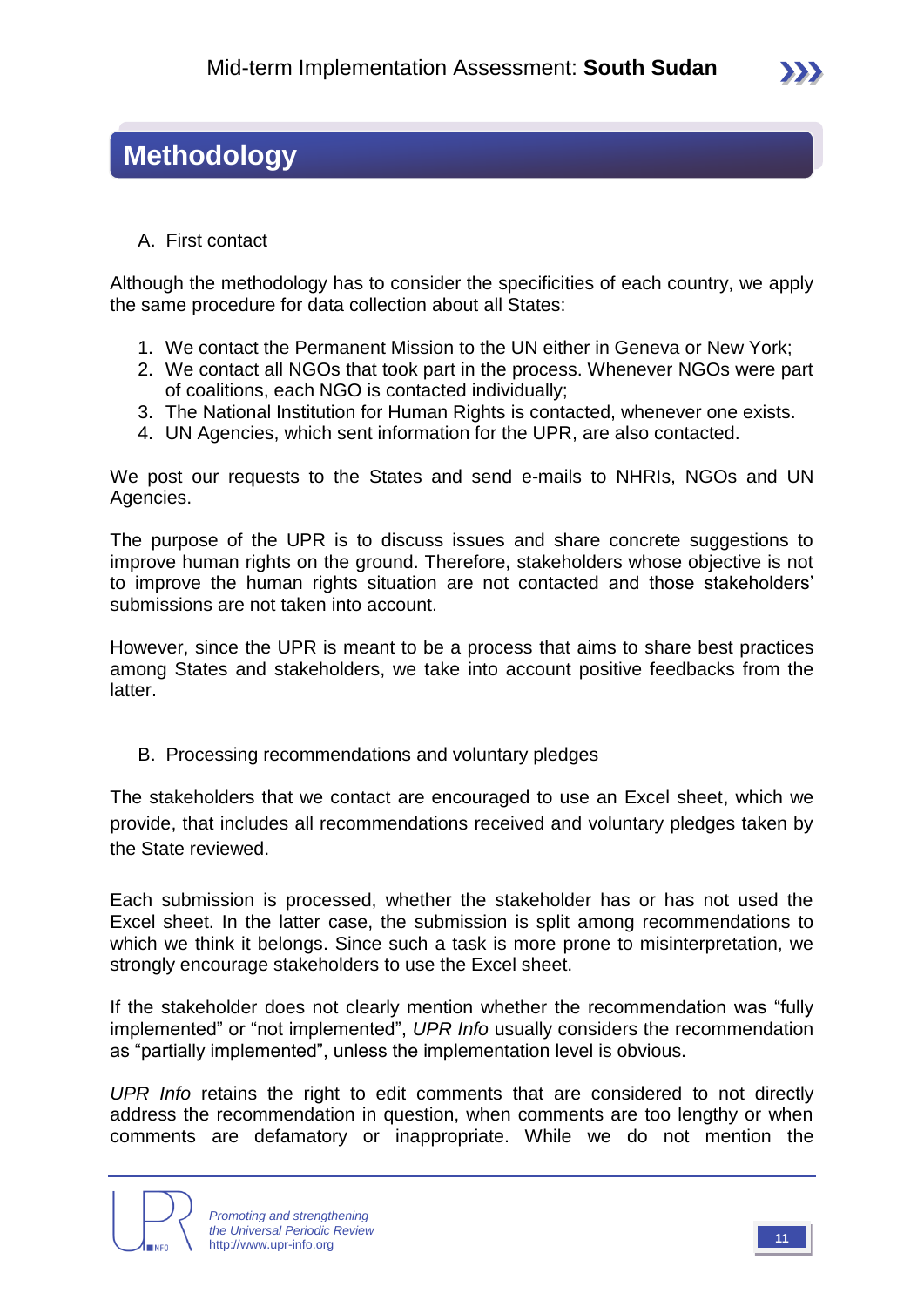

recommendations which were not addressed, they can be accessed unedited on the follow-up webpage.

C. Implementation Recommendation Index (IRI)

*UPR Info* developed an index showing the implementation level achieved by the State for both recommendations received and voluntary pledges taken at the UPR.

The **Implementation Recommendation Index** (IRI) is an individual recommendation index. Its purpose is to show an average of stakeholders' responses.

The *IRI* is meant to take into account stakeholders disputing the implementation of a recommendation. Whenever a stakeholder claims nothing has been implemented at all, the index score is 0. At the opposite, whenever a stakeholder claims a recommendation has been fully implemented, the *IRI* score is 1.

An average is calculated to fully reflect the many sources of information. If the State under Review claims that the recommendation has been fully implemented, and a stakeholder says it has been partially implemented, the score is 0.75.

Then the score is transformed into an implementation level, according to the table below:

| <b>Percentage:</b> | <b>Implementation level:</b> |  |  |
|--------------------|------------------------------|--|--|
| $0 - 0.32$         | Not implemented              |  |  |
| $0.33 - 0.65$      | <b>Partially implemented</b> |  |  |
| $0.66 - 1$         | <b>Fully implemented</b>     |  |  |

Example: On one side, a stakeholder comments on a recommendation requesting the establishment of a National Human Rights Institute (NHRI). On the other side, the State under review claims having partially set up the NHRI. As a result of this, the recommendation is given an *IRI* score of 0.25, and thus the recommendation is considered as "not implemented".

#### *Disclaimer*

*The comments made by the authors (stakeholders) are theirs alone, and do not necessarily reflect the views and opinions at UPR Info. Every attempt has been made to ensure that information provided on this page is accurate and not abusive. UPR Info cannot be held responsible for information provided in this document.*

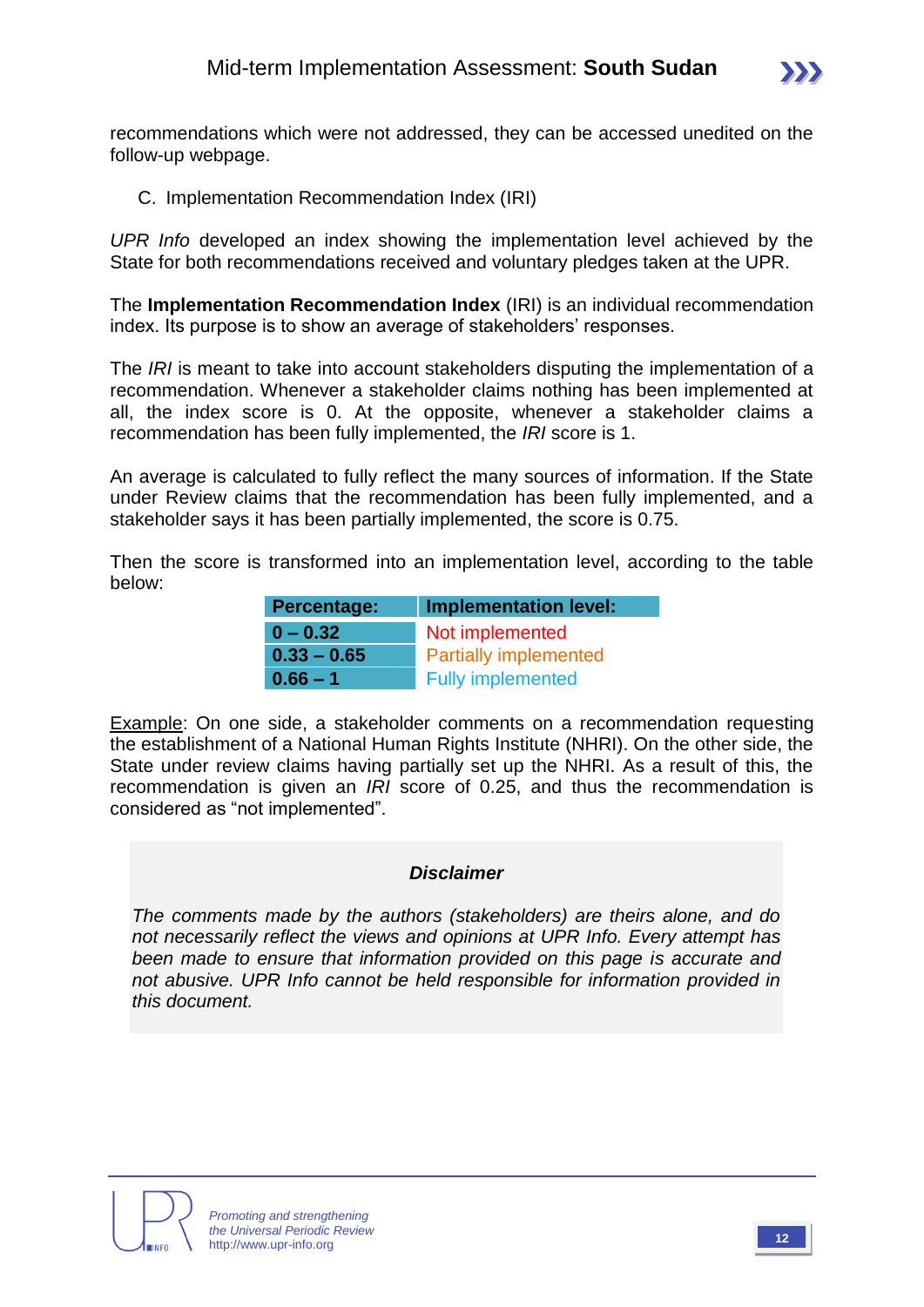# **Uncommented recommendations**

Hereby the recommendations which the MIA does not address:

| rec.<br>$n^{\circ}$ | <b>Recommendation</b>                                                                                                                                                                                                                                                                                                | <b>SMR</b> | <b>Response</b> | A              | <b>Issue</b>                                     |
|---------------------|----------------------------------------------------------------------------------------------------------------------------------------------------------------------------------------------------------------------------------------------------------------------------------------------------------------------|------------|-----------------|----------------|--------------------------------------------------|
| 4                   | Continue negotiations with a view to a peaceful<br>resolution of pending questions                                                                                                                                                                                                                                   | Djibouti   | Noted           | $\overline{c}$ | Other                                            |
| 5                   | Continue negotiations to reach agreement on<br>pending issues such as border and natural<br>resources                                                                                                                                                                                                                | Lebanon    | Noted           | 2              | Other                                            |
| 7                   | Maintain the peaceful atmosphere that was<br>created by the Comprehensive Peace Agreement<br>throughout the six years of the transitional period,<br>by taking measures to reduce tension and all<br>parties should refrain from taking any unilateral<br>steps that would undermine the purpose of the<br>Agreement | Somalia    | <b>Noted</b>    | 4              | Other                                            |
| 11                  | Strengthen cooperation with all the mechanisms<br>of this Council                                                                                                                                                                                                                                                    | Austria    | Noted           | 4              | Special<br>procedures                            |
| 12                  | Cooperate in the follow-up to this review                                                                                                                                                                                                                                                                            | Austria    | Noted           | 4              | UPR process                                      |
| 13                  | Continue to fully cooperate with the Independent<br>Expert on the situation of human rights in Sudan                                                                                                                                                                                                                 | France     | Noted           | $\overline{2}$ | Special<br>procedures                            |
| 14                  | Strengthen the capacity to adequately protect and<br>promote human rights in cooperation with<br><b>OHCHR</b>                                                                                                                                                                                                        | Norway     | Noted           | 4              | General                                          |
| 17                  | Ratify the Protocol to the African Charter on<br>Human and Peoples Rights on the Rights of<br>Women in Africa                                                                                                                                                                                                        | Austria    | Noted           | 5              | Women's rights                                   |
| 18                  | Repeal all laws that discriminate against women                                                                                                                                                                                                                                                                      | Austria    | Noted           | 5              | Women's rights                                   |
| 20                  | Establish a moratorium on executions with a view<br>to the definitive abolition of the death penalty                                                                                                                                                                                                                 | France     | Noted           | 5              | Death penalty                                    |
| 25                  | Complete its transition from a militarized society<br>to a democratic system based on the rule of law<br>under civilian rule                                                                                                                                                                                         | Norway     | Accepted        | 4              | Justice                                          |
| 26                  | Increase the efforts in the field of civil protection in<br>the transition period                                                                                                                                                                                                                                    | Norway     | Accepted        | 4              | International<br>humanitarian<br>law             |
| 27                  | Adopt legislation and measures to allow the free<br>practice of religions in Sudan and in South Sudan                                                                                                                                                                                                                | Lebanon    | Noted           | 5              | Freedom of<br>religion and<br>belief             |
| 28                  | Foresee measures that would guarantee the right<br>to their religions to groups that will become<br>minorities in both countries after the birth of the<br>new State, namely Muslims in South Sudan and<br>non-Muslims in (north) Sudan                                                                              | Somalia    | Noted           | 3              | Freedom of<br>religion and<br>belief, Minorities |
| 29                  | Appeal to the international community to take<br>individual and collective initiatives to exempt the<br>debts of Sudan                                                                                                                                                                                               | Somalia    | Noted           | 1              | Other                                            |

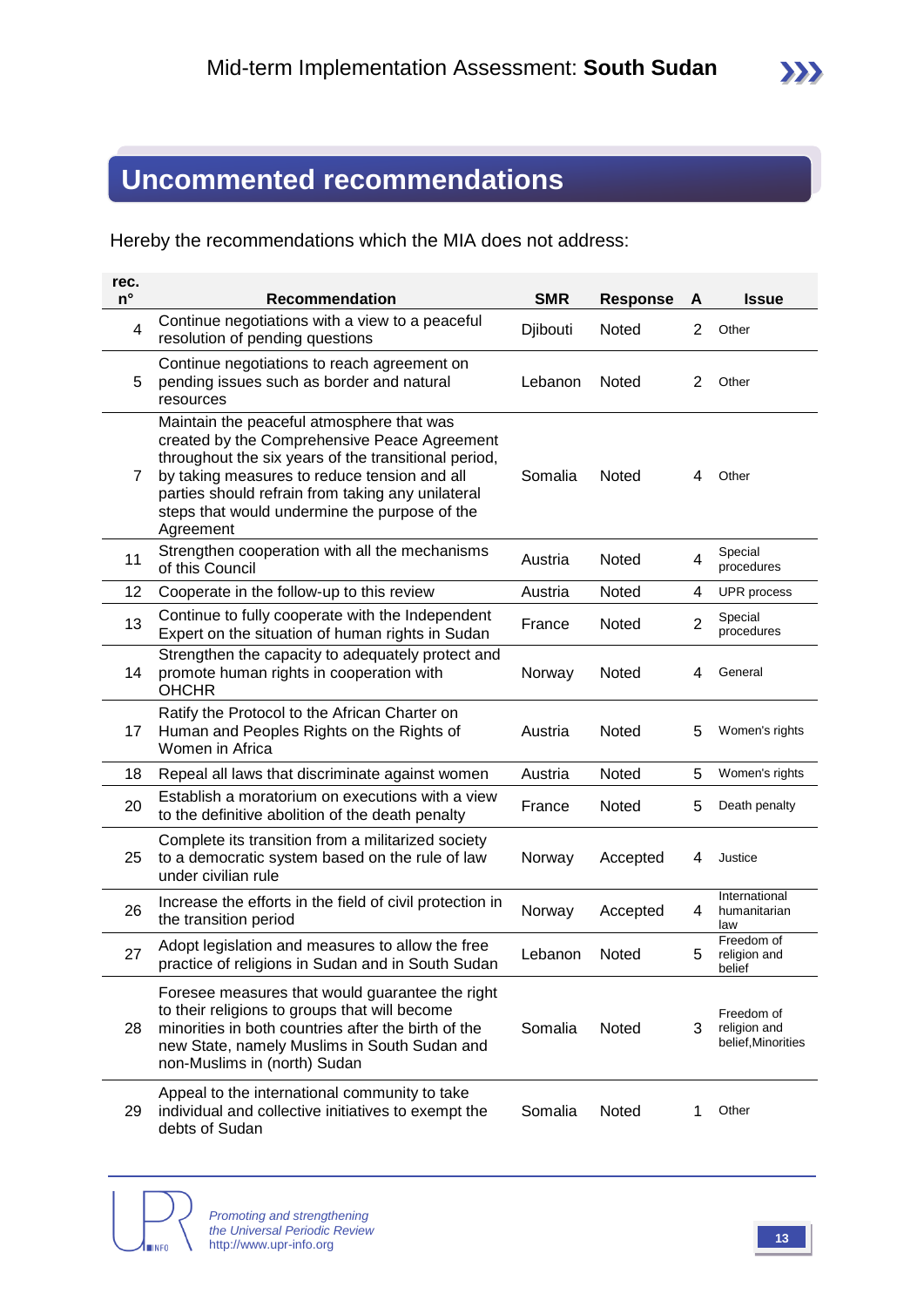

| rec.<br>n°                               | <b>Recommendation</b>                                                                                                                                              | <b>SMR</b> | <b>Response</b> | A | <b>Issue</b>                                     |
|------------------------------------------|--------------------------------------------------------------------------------------------------------------------------------------------------------------------|------------|-----------------|---|--------------------------------------------------|
| 30                                       | Consider measures aimed at ensuring freedom of<br>religion for groups which will become minorities in<br>the two countries after the emergence of the new<br>State | Djibouti   | Noted           | 3 | Freedom of<br>religion and<br>belief, Minorities |
| 33                                       | To South Sudan to establish a moratorium on<br>executions with a view to abolishing the death<br>penalty                                                           | Italy      | Accepted        | 5 | Death penalty                                    |
| A = Action Category (see on our website) |                                                                                                                                                                    |            |                 |   |                                                  |

SMR = State making recommendation